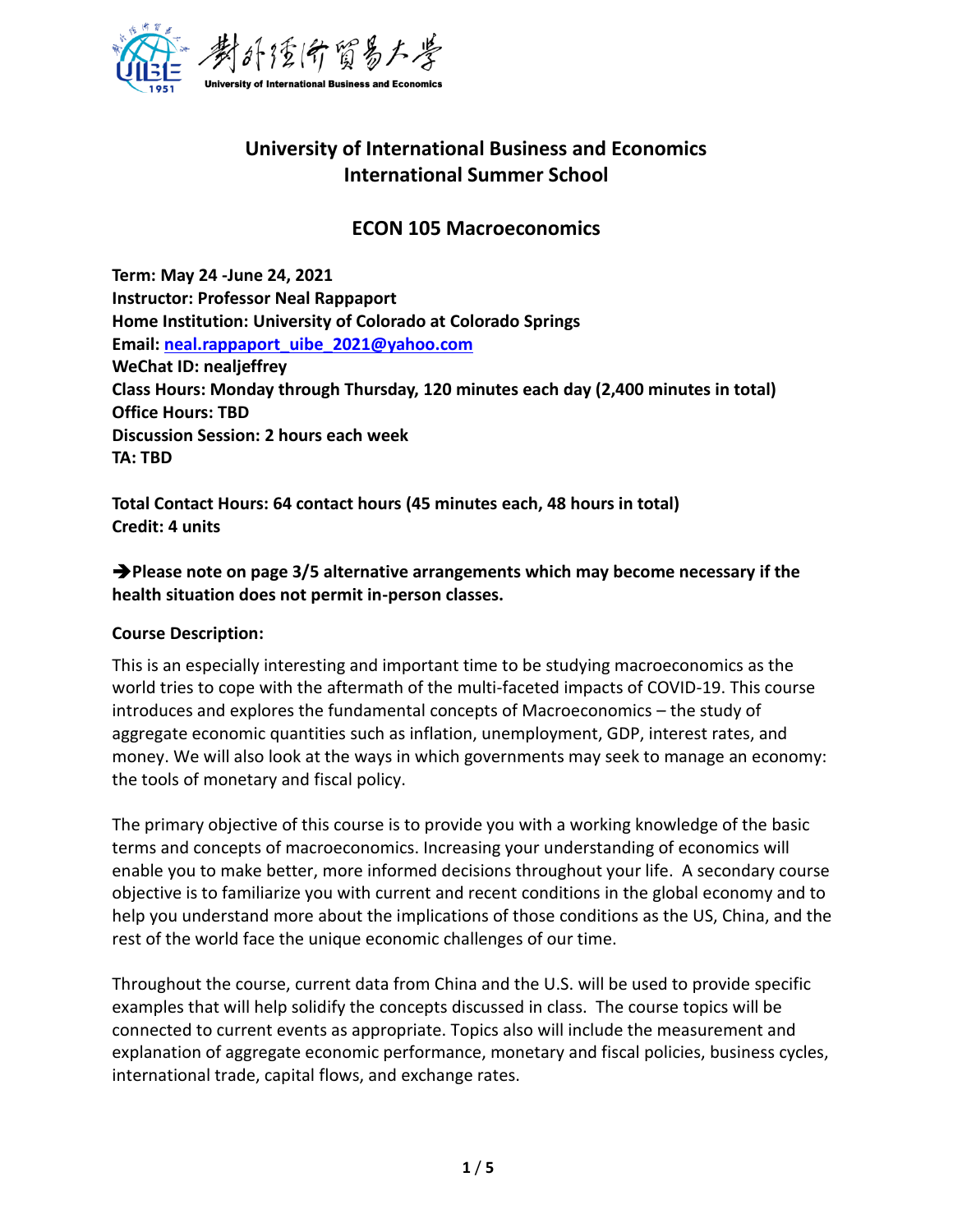

# **Course Goals***:*

A student who satisfactorily completes this course should:

- 1. Understand the basic terms and concepts of macroeconomics
- 2. Understand how aggregate economic activity in a country is evaluated
- 3. Understand fiscal and monetary policy including their roles and applications
- 4. Be able to understand and critique articles in the press on macroeconomic issues.
- 5. Have a basic familiarity with current and recent macroeconomics conditions in the Chinese, U.S., and global economies.

# **Required Textbook:**

Macroeconomics, by McConnell, Brue, and Flynn, 22<sup>th</sup> edition, published by McGraw-Hill Irwin, 2021 (ISBN13: 9781264112456). There is also a 21<sup>st</sup> edition published in 2018.

# **Grading Policy:**

Grades for this course will be based on the following:

- **30% Midterm exam Day 12, 10 June**
	- Multiple Choice
- **30% Final exam Day 19, 22 June**
	- Multiple Choice
- **10% Homework Assignments (2)**
	- **HW 1 (5%) due on Day 11, 9 June (day before midterm exam)**
	- **HW 2 (5%) due on Day 17, 21 June (day before Policy Paper and two days before Final Exam)**
- **30% Policy Analysis Paper due on Day 18, 22 June**
	- In the middle of week 1, I will post 5 or so permissible topics to analyze. By the start of week 2, you must select your topic.
	- Paper is 3 pages, double-spaced with 11 Calibri (Body) font.
		- $\circ$  One half page: A brief explanation of the problem, challenge, or issue and why you chose that topic.
		- $\circ$  2 pages: Recommend policies to address the problem, challenge, or issue you chose.
		- o One half page: Conclusion
		- o ADDITIONALLY:
			- You must have at least one graph in an appendix. The graph or graphs must be drawn in a program like Excel or PowerPoint.
		- o GRADING CRITERIA FOR PAPER:
			- Ignoring the above instructions: Grade will be no higher than a "C."
			- Sloppy writing with multiple typos: Grade will be no higher than a "C." (In other words, proofread before submitting.)
			- Submit via BLACKBOARD. No other submissions will be accepted.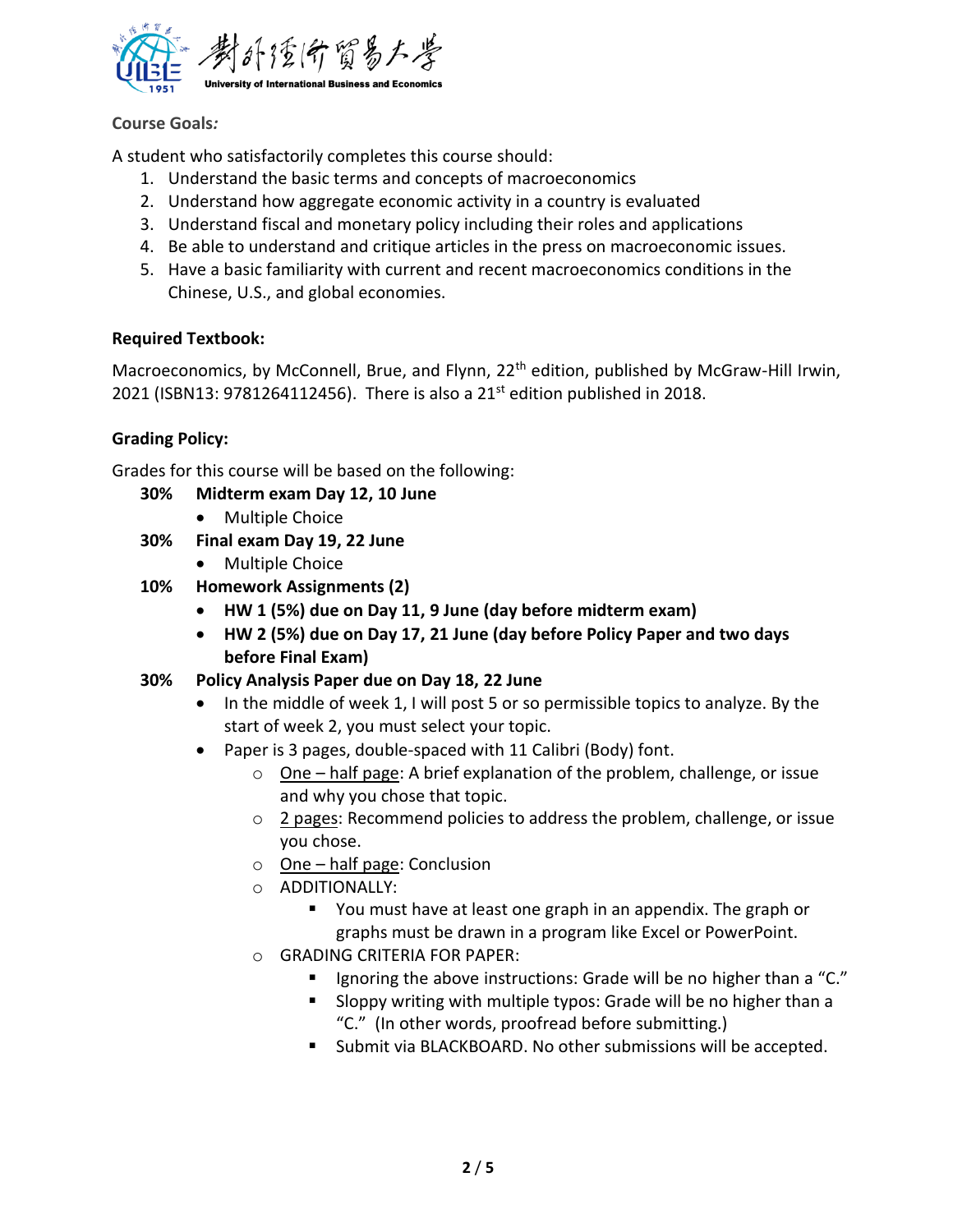

# **Without extenuating circumstances, NO LATE ASSIGNMENTS will be accepted.**

I do understand things happen but you need to let me or the TA know as quickly as possible about events that make it impossible for you to participate in the class or meet the deadlines and requirements of the course.

#### **Grading Scale:**

Assignments and examinations will be graded according to the following grade scale:

|    | 90-100 |                          | 72-74    |
|----|--------|--------------------------|----------|
| А- | 85-89  |                          | 68-71    |
| B+ | 82-84  | $\overline{\phantom{a}}$ | 64-67    |
|    | 78-81  |                          | 60-63    |
| в- | 75-77  |                          | below 60 |

#### **Class Expectations:**

Students are expected to:

- $\diamond$  Attend all classes and be responsible for all material covered in class and otherwise assigned. Any unexcused absence may impact a student's grade.
- $\diamond$  Adhere to standards of academic integrity appropriate for UIBE and your home university.
- $\diamond$  Not text, phone, play games nor engage in computer activities unrelated to class during class time.
- $\diamond$  Complete the day's required reading before class and turn in assignments on time.
- $\diamond$  Review the previous day's notes before class; make notes about questions you have about the previous class or the day's reading.
- $\diamond$  Participate in class discussions.

#### **Attendance Policy:**

Summer school is very intense and to be successful, students need to attend every class. Attendance will be recorded. Occasionally, due to illness or other unavoidable circumstance, a student may need to miss a class. Any unexcused absence may impact on the student's grade. Moreover, UIBE policy is that a student who has missed more than one-third of a course will fail the course.

#### ➢ **Covid-19 Flexibility:**

**While we intend to have classes in person, the primary concern of the University if for the health of the students, faculty, and staff. Thus, depending on the health conditions, there is a possibility that in-person courses will change to online ones. UIBE ISS will notify the students once the decision has been made.**

If the in-person courses are to be changed to online courses, we will make a few adjustments: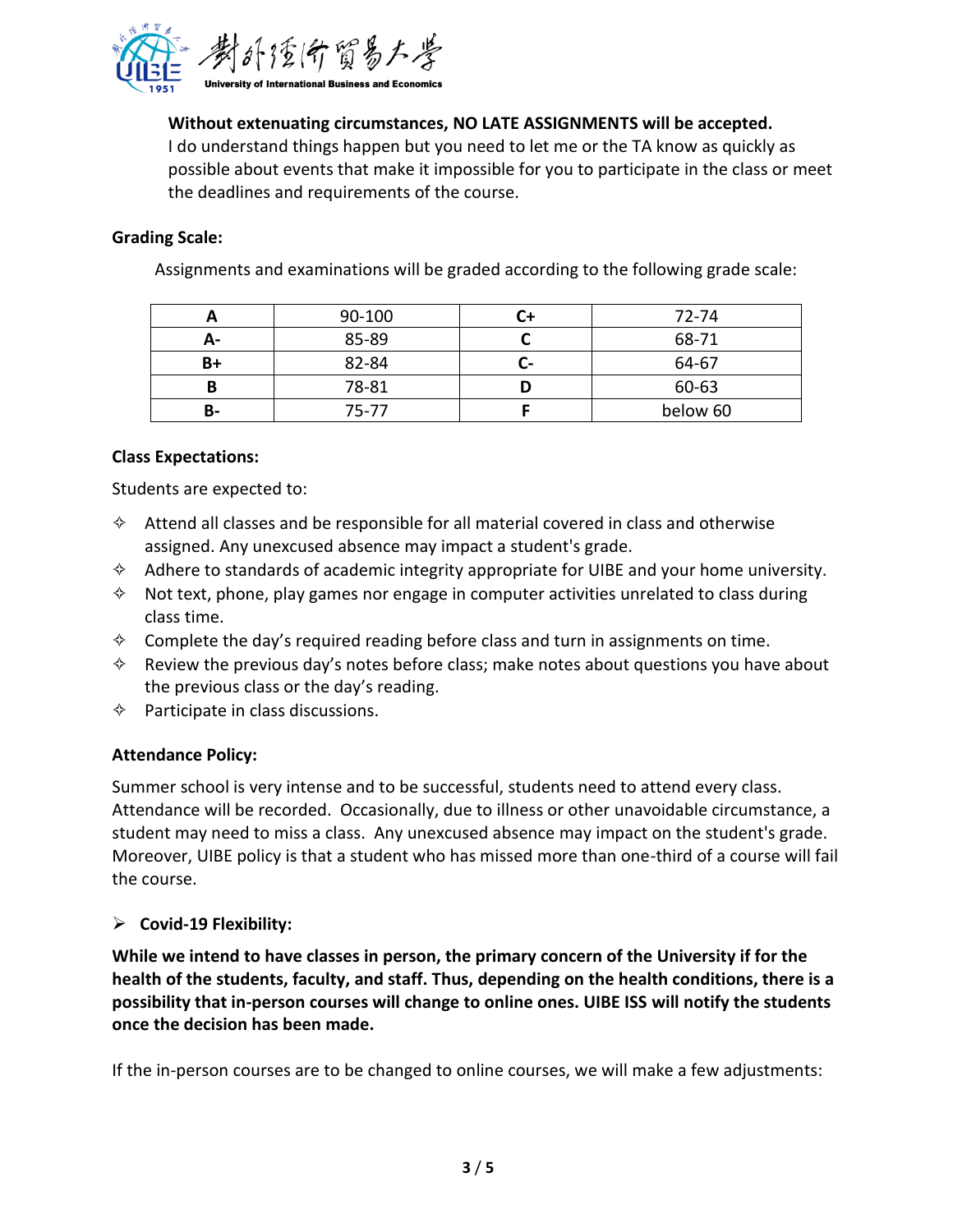

1. Lecture: Each lecture will be uploaded on UIBE's online learning platform on daily basis. Students are required to watch them according to the course schedule.

2. Discussion: There will be an open session on ZOOM every Tuesday. The attendance of the discussion is important as it is part of your final score.

3. Office hours: I will release the office hours once the course starts. You are very welcome to send me emails to book my time. We will have video or audio calls through ZOOM. Please be noted that book them at least 3 days in advance.

4. Exams: I will set a time and the format for the exams if our course is online.

# **Course Schedule:**

| Dates                                                                     | <b>Topic</b>                          | Readings (in the<br>required text) |
|---------------------------------------------------------------------------|---------------------------------------|------------------------------------|
| Days 1-3<br>[Monday, 24 May;<br>Tuesday, 25 May;<br>Wednesday, 26<br>May] | Introduction to Economics             | Chapters 1-3                       |
| Day 4<br>[Thursday, 27 May]                                               | <b>Measuring Economic Output</b>      | Chapter 6, 7                       |
| Day 5<br>[Monday, 31 May]                                                 | <b>Economic Growth</b>                | Chapter 8                          |
| Day 6<br>[Tuesday, 1 June]                                                | Unemployment                          | Chapter 9                          |
| Day 7<br>[Wednesday, 2<br>June]                                           | <b>Changing Prices</b>                | Chapter 9                          |
| Day 8<br>[Thursday, 3 June]                                               | Savings vs. Investment                | Chapter 10                         |
| Day 9 & 10<br>[Monday, 7 June &<br>Tuesday, 8 June]                       | Aggregate Demand and Aggregate Supply | Chapter 12                         |